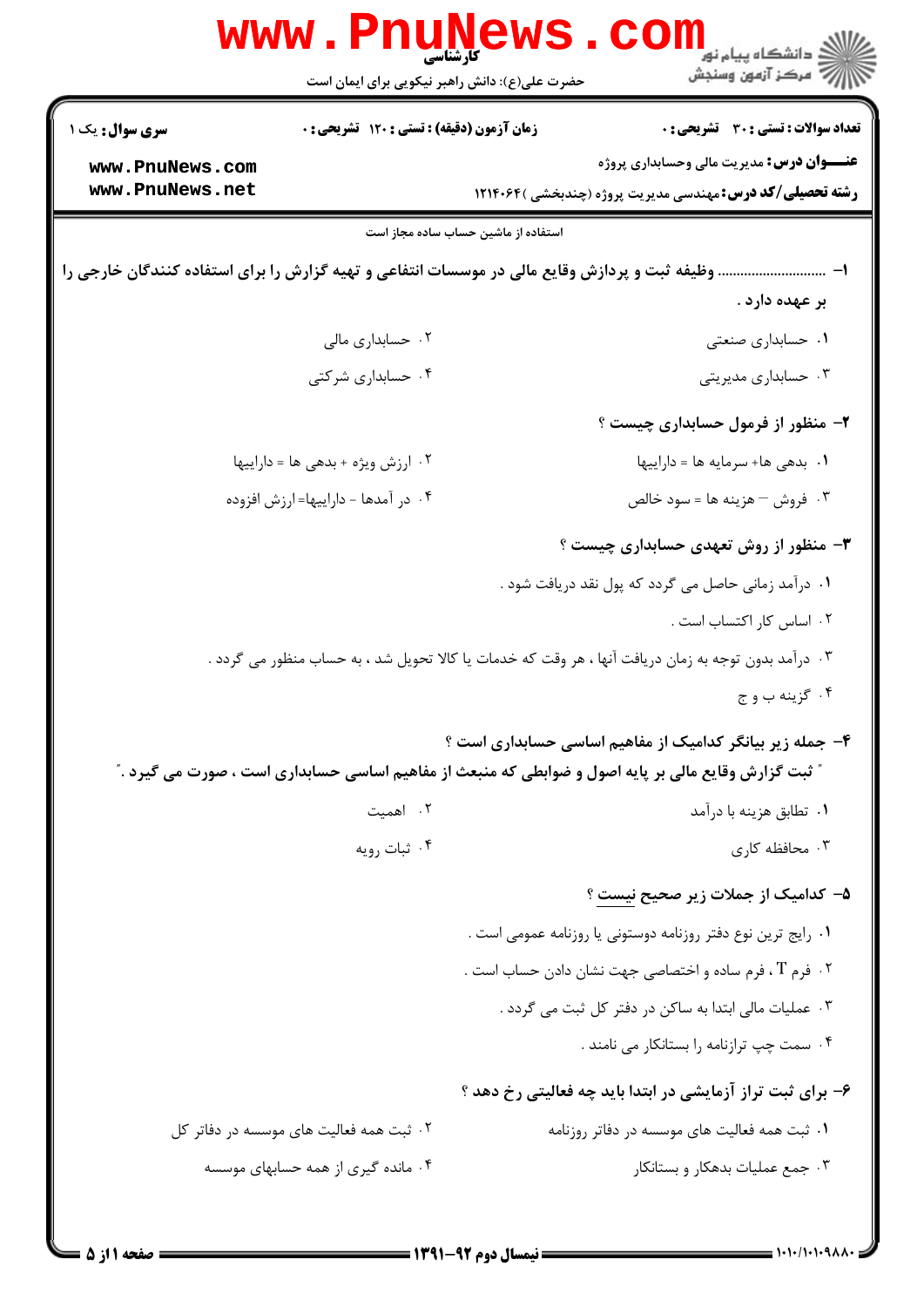| <b>سری سوال :</b> ۱ یک                                                                                         | زمان آزمون (دقیقه) : تستی : ۱۲۰ تشریحی : ۰ |                                                                                          | تعداد سوالات : تستى : 30 - تشريحي : 0            |
|----------------------------------------------------------------------------------------------------------------|--------------------------------------------|------------------------------------------------------------------------------------------|--------------------------------------------------|
| www.PnuNews.com                                                                                                |                                            |                                                                                          | <b>عنـــوان درس:</b> مدیریت مالی وحسابداری پروژه |
| www.PnuNews.net                                                                                                |                                            | <b>رشته تحصیلی/کد درس: مهندسی مدیریت پروژه (چندبخشی )۱۲۱۴۰۶۴</b>                         |                                                  |
|                                                                                                                |                                            | ۷- کدامیک از موارد زیر جزو دارایی های جاری محسوب <u>نمی</u> شوند ؟                       |                                                  |
|                                                                                                                | ۰۲ حسابهای دریافتنی                        |                                                                                          | ١. موجودي کالا                                   |
|                                                                                                                | ۰۴ بانک                                    |                                                                                          | ۰۳ جاری شرکا                                     |
| ۸– بر اساس کدام روش ًاز روشهای محاسبه استهلاک فرض بر این است که دارایی ثابت در سال های نخست بیش از سال های     |                                            |                                                                                          |                                                  |
|                                                                                                                |                                            | آخر عمر مفيد خود مستهلک ميشوند .                                                         |                                                  |
|                                                                                                                | ۰۲ روش نزولی با نرخ ثابت                   |                                                                                          | ٠١. روش جمع ارقام سال ها                         |
|                                                                                                                | ۰۴ روش میزان کارکرد یا تولید               |                                                                                          | ۰۳ روش خط مستقیم                                 |
|                                                                                                                |                                            | ۹- نتایج فعالیت و عملکرد شرکت ها و موسسات در طی یک دوره ، به چه وسیله ای گزارش می گردد ؟ |                                                  |
|                                                                                                                | ۰۲ ترازنامه                                |                                                                                          | ۰۱ صورت سود و زيان                               |
|                                                                                                                | ۰۴ دفتر معين                               |                                                                                          | ۰۳ تراز آزمایشی                                  |
|                                                                                                                |                                            | ∙ا− کدامیک از طبقه بندی های هزینه ممکن است بر اساس حجم تغییرات طبقه بندی گردد ؟          |                                                  |
|                                                                                                                | ۰۲ طبقه بندی بر اساس روش ترکیبی            | ۰۱ طبقه بندی هزینه ها با توجه به وظایف سازمانی                                           |                                                  |
| ۰۴ طبقه بندی بر اساس هزینه های مستقیم و غیر مستقیم                                                             |                                            | ۰۳ طبقه بندی بر اساس هزینه های ثابت و متغیر                                              |                                                  |
|                                                                                                                |                                            | 11- کدامیک از گزینه های زیر جزو هزینه های سربار (بالاسری) است ؟                          |                                                  |
|                                                                                                                | ۰۲ هزینه اداری                             |                                                                                          | ۰۱ استهلاک                                       |
|                                                                                                                | ۰۴ هزینه مالی                              |                                                                                          | ۰۳ هزينه فروش                                    |
|                                                                                                                |                                            | ۱۲- چنانچه نسبت هزینه متغیر به قیمت کالایی افزایش یابد ، مبلغ فروش در نقطه سربه سر  ؟    |                                                  |
| ۰۲ کاهش می یابد                                                                                                |                                            |                                                                                          | ۰۱ افزایش می یابد                                |
|                                                                                                                | ۰۴ ابتدا کاهش و سپس افزایش می یابد         |                                                                                          | ۰۳ تغییری نمی کند                                |
| ۱۳- شرکت زیبا دارای ۲۰۰۰۰۰۰ ریال هزینه ثابت ، ۶۰۰۰ ریال هزینه متغیر و ۵۰۰۰ ریال قیمت محصول است ، نقطه سر به سر |                                            |                                                                                          |                                                  |
|                                                                                                                |                                            |                                                                                          | عملیاتی شرکت چقدر است ؟                          |
| $y \cdots f$                                                                                                   | $F \cdots$ . $T$                           | $\mathbf{r} \cdot \cdot \cdot \cdot \mathbf{v}$                                          | 101                                              |
|                                                                                                                |                                            |                                                                                          |                                                  |
|                                                                                                                |                                            |                                                                                          |                                                  |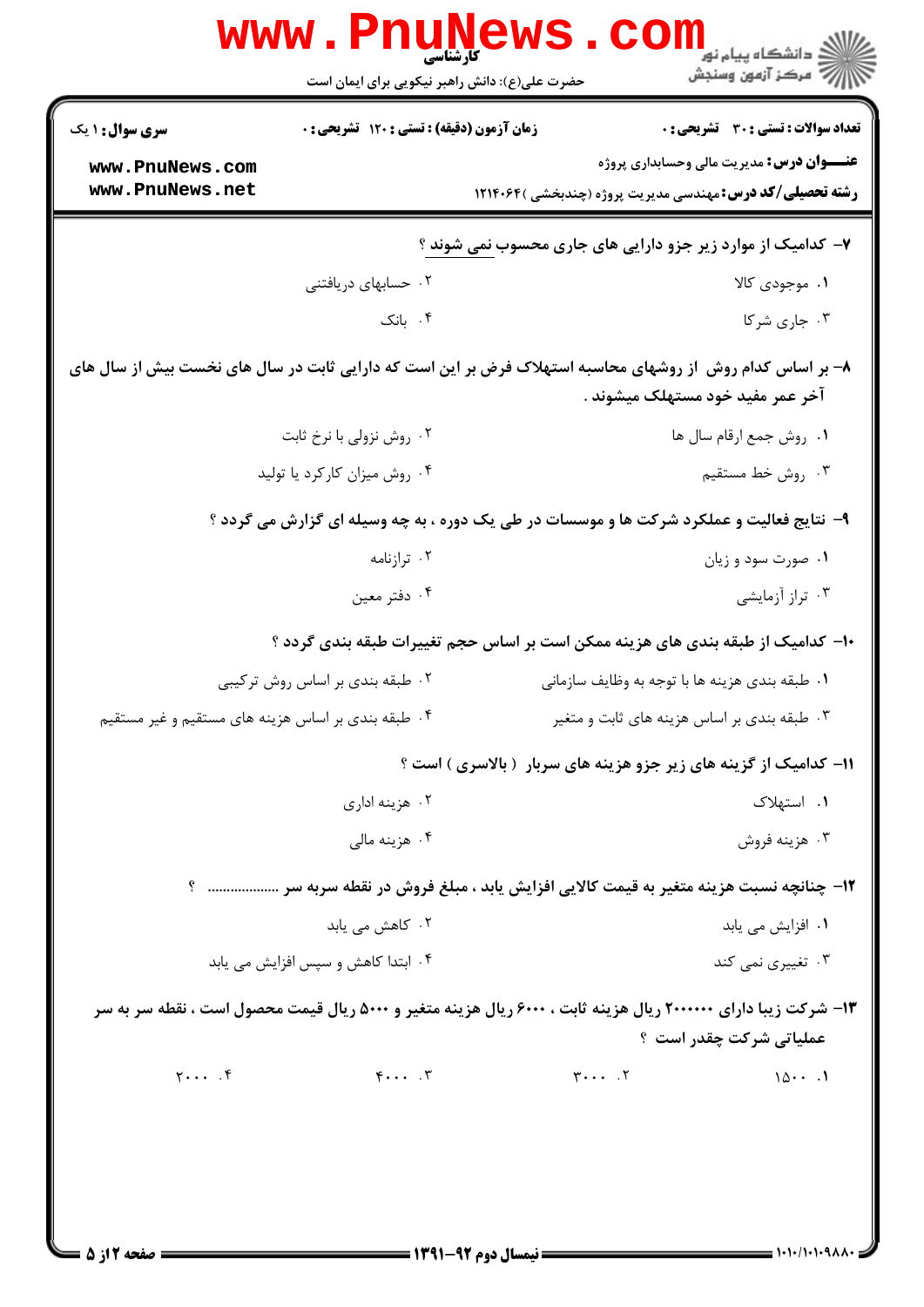|                                    | <b>WWW.Pnune</b><br>حضرت علی(ع): دانش راهبر نیکویی برای ایمان است |                                                                                                                                                    | ڪ دانشڪاه پيا <sub>م</sub> نور<br><mark>√</mark> مرڪز آزمون وسنڊش                                                                        |
|------------------------------------|-------------------------------------------------------------------|----------------------------------------------------------------------------------------------------------------------------------------------------|------------------------------------------------------------------------------------------------------------------------------------------|
| <b>سری سوال :</b> ۱ یک             | زمان آزمون (دقیقه) : تستی : 120 تشریحی : 0                        |                                                                                                                                                    | تعداد سوالات : تستي : 30 ٪ تشريحي : 0                                                                                                    |
| www.PnuNews.com<br>www.PnuNews.net |                                                                   | <b>رشته تحصیلی/کد درس:</b> مهندسی مدیریت پروژه (چندبخشی )۱۲۱۴۰۶۴                                                                                   | <b>عنـــوان درس:</b> مدیریت مالی وحسابداری پروژه                                                                                         |
|                                    |                                                                   | ۱۴– این روش از هزینه یابی در موسسات بکار گرفته می شود که محصولات آن ها به صورت عده ای یا توده ای قابل تفکیک و<br>مشخص مراحل تولیدی را طی می کنند . |                                                                                                                                          |
|                                    | ۰۲ هزینه یابی بر مبنای بهای تمام شده                              |                                                                                                                                                    | ٠١ هزينه يابي مرحله اي                                                                                                                   |
|                                    | ۰۴ هزینه یابی بر مبنای پیشرفت کار                                 |                                                                                                                                                    | ۰۳ هزینه یابی سفارش کار                                                                                                                  |
| خنثی می                            |                                                                   | 1۵– نقطه بی تفاوتی بهای تمام شده سطحی از تولید است که در آن ، کاهش هزینه متغیر ، با افزایش در                                                      | گردد .                                                                                                                                   |
|                                    | ۰۲ هزینه های ثابت                                                 |                                                                                                                                                    | ۰۱ هزينه سربار                                                                                                                           |
|                                    | ۰۴ استهلاک                                                        |                                                                                                                                                    | ۰۳ بهای تمام شده                                                                                                                         |
|                                    |                                                                   | ۱۶– از اهداف بودجه ریزی جامع کدام گزینه است ؟                                                                                                      |                                                                                                                                          |
|                                    | ۰۲ برنامه ریزی و سازماندهی                                        |                                                                                                                                                    | ٠١ برنامه ريزي و كنترل                                                                                                                   |
|                                    | ۰۴ تصمیم گیری و کنترل                                             |                                                                                                                                                    | ۰۳ تصمیم گیری و برنامه ریزی                                                                                                              |
|                                    |                                                                   | ۱۷– اولین گام در تهیه بودجه جامع کدام است ؟                                                                                                        |                                                                                                                                          |
|                                    | ۰۲ تعيين گردش وجوه نقد                                            |                                                                                                                                                    | ٠١. تعيين حجم توليد                                                                                                                      |
|                                    | ۰۴ پیش بینی بهای تمام شده                                         |                                                                                                                                                    | ۰۳ تعیین بودجه فروش                                                                                                                      |
|                                    |                                                                   | ۱۸– در کدام روش از روش های بودجه بندی، از تجزیه و تحلیل هزینه- فایده در پروژه ها به منظور بهبود در تخصیص منابع                                     | استفاده می گردد ؟                                                                                                                        |
|                                    | ۰۲ بودجه بندی بر مبنای صفر                                        |                                                                                                                                                    | ۰۱ بودجه بندی عملیاتی                                                                                                                    |
|                                    | ۰۴ بودجه بندی درصد فروش                                           |                                                                                                                                                    | ۰۳ بودجه بندي انعطاف پذير                                                                                                                |
| .89.8                              | $\Lambda$ . $\Delta$ . ۳                                          | 19- با توجه به اطلاعات زیر نسبت سریع کدام عدد می باشد؟<br>$Y \cdot Y$                                                                              | داراییهای جاری ۲۰۰ میلیون ریال<br>موجودیهای ۴۰ میلیون ریال<br>پیش پرداختها ۴۰ میلیون ریال<br>بدهیهای جاری ۸۰ میلیون ریال<br>$\uparrow$ . |
|                                    |                                                                   |                                                                                                                                                    |                                                                                                                                          |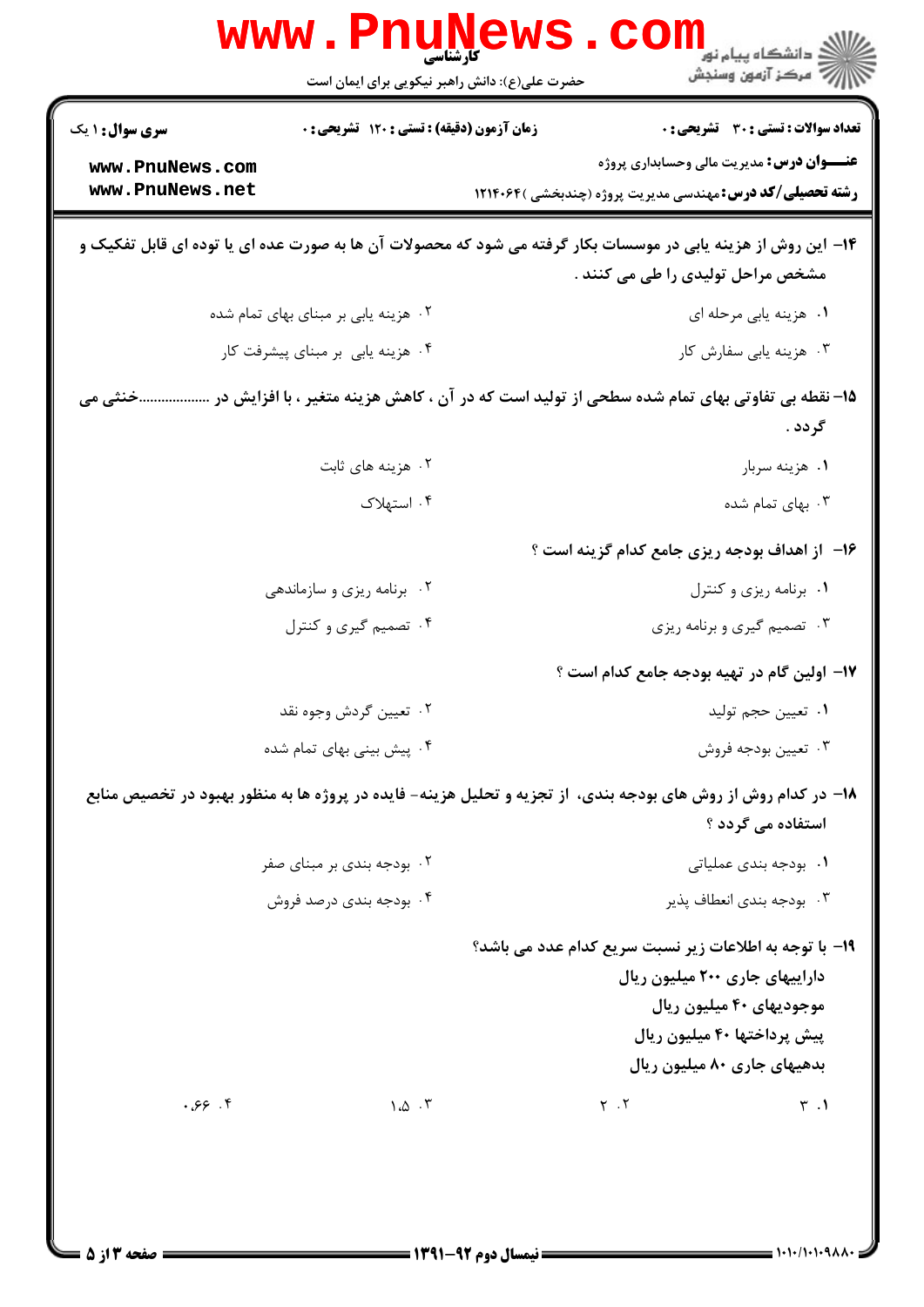|                                                                                                                                                  | www.PnuNews.<br>حضرت علی(ع): دانش راهبر نیکویی برای ایمان است                                                                                                                      |                                                                  | د دانشگاه پيام نو <mark>ر</mark><br>رِ آزمون وسنڊش |
|--------------------------------------------------------------------------------------------------------------------------------------------------|------------------------------------------------------------------------------------------------------------------------------------------------------------------------------------|------------------------------------------------------------------|----------------------------------------------------|
| <b>سری سوال :</b> ۱ یک                                                                                                                           | <b>زمان آزمون (دقیقه) : تستی : 120 تشریحی : 0</b>                                                                                                                                  |                                                                  | تعداد سوالات : تستي : 30 ٪ تشريحي : 0              |
| www.PnuNews.com<br>www.PnuNews.net                                                                                                               |                                                                                                                                                                                    |                                                                  | <b>عنـــوان درس:</b> مدیریت مالی وحسابداری پروژه   |
|                                                                                                                                                  |                                                                                                                                                                                    | <b>رشته تحصیلی/کد درس:</b> مهندسی مدیریت پروژه (چندبخشی )۱۲۱۴۰۶۴ |                                                    |
|                                                                                                                                                  | +۲- کدامیک از نسبت ها نشان دهنده این است که با چه سرعتی حسابهای مختلف به فروش یا پول نقد تبدیل می شوند ؟                                                                           |                                                                  |                                                    |
|                                                                                                                                                  | ۰۲ نسبت گردش موجودی ها                                                                                                                                                             |                                                                  | ۰۱ نسبت های فعالیت                                 |
|                                                                                                                                                  | ۰۴ نسبت های سود آوری                                                                                                                                                               |                                                                  | ۰۳ نسبت های اهرمی                                  |
|                                                                                                                                                  | <b>۲۱</b> - اگر گردش داراییها ۲ و نسبت فروش به موجودی کالا ۱۰ باشد ، چند درصد از داراییها ، موجودی کالاست؟                                                                         |                                                                  |                                                    |
| 9.7                                                                                                                                              | $\tau$ $\varphi$ $\tau$                                                                                                                                                            | $\mathfrak{p}$ . T                                               | $Y - 1$                                            |
|                                                                                                                                                  | ۲۲-نسبت گردش دارایی های شرکت زیبا در سال گذشته ۲،۵ بوده است . فروش شرکت ۲۰ درصد و متوسط جمع دارایی ها ۱۰<br>درصد افزایش یافته است . نسبت جدید گردش دارایی های شرکت زیبا چقدر است ؟ |                                                                  |                                                    |
| $Y. \nabla \cdot Y$                                                                                                                              | $\Upsilon$ . $\Delta$ . $\Upsilon$                                                                                                                                                 | Y. V. T                                                          | Y.9.1                                              |
|                                                                                                                                                  | ۲۳- سود ناخالص برای شرکت مهر ۳۰۰۰۰۰۰۰ ریال و فروش خالص ۸۰۰۰۰۰۰۰ ریال است . حاشیه سود ناخالص را بدست آورید .                                                                        |                                                                  |                                                    |
|                                                                                                                                                  | ۰۲ درصد                                                                                                                                                                            |                                                                  | ۰۱ ۲۸ درصد                                         |
|                                                                                                                                                  | ۰۴ درصد                                                                                                                                                                            |                                                                  | ۴۸ ۰۳ درصد                                         |
|                                                                                                                                                  | <b>۲۴</b> - فرض کنید بازده حقوق صاحبان سهام ۲،۵ برابر بازده دارایی های باشد ، در این صورت ، نسبت بدهی چند درصد خواهد                                                               |                                                                  | بود ؟                                              |
| 9.7                                                                                                                                              | $\Delta$ . $\mathcal{F}$                                                                                                                                                           | $\mathbf{r}$ . $\mathbf{r}$                                      | $\begin{bmatrix} 1 & 0 \\ 0 & 1 \end{bmatrix}$     |
| ۲۵- نسبت بدهی های شرکت ۲۵ درصد است . اگر این شرکت به اندازه میزان بدهی خود ، وام جدید ً دریافت نماید ،نسبت<br>بدهی جدید شرکت چند درصد خواهد شد ؟ |                                                                                                                                                                                    |                                                                  |                                                    |
| $\Delta$ . $\uparrow$                                                                                                                            | $Y \circ \neg Y$                                                                                                                                                                   | $F.$ $.7$                                                        | $\begin{bmatrix} 1 & 0 \\ 0 & 1 \end{bmatrix}$     |
|                                                                                                                                                  |                                                                                                                                                                                    | ۲۶- دومین مرحله از مراحل بودجه بندی سرمایه ای کدام است ؟         |                                                    |
|                                                                                                                                                  | ۰۲ شناسایی طرح ها                                                                                                                                                                  |                                                                  | ۰۱ ارزیابی طرح های پیشنهادی                        |
| ۰۴ پیش بینی درآمد ها و هزینه ها طرح های پیشنهادی                                                                                                 |                                                                                                                                                                                    |                                                                  | ۰۳ انتخاب مناسبترين طرح ها                         |
|                                                                                                                                                  | <b>۲۷- ارزش فعلی خالص پروژه ای با نرخ ۲۰ درصد ، مثبت ۱۰ میلیون و با نرخ ۲۳ درصد ، منفی ۵ میلیون ریال است ، نرخ بازده</b>                                                           |                                                                  | داخلي اين پروژه چقدر است ؟                         |
| Y5.5                                                                                                                                             | $\gamma\gamma$ . $\gamma$                                                                                                                                                          | $Y1/\Delta$ .                                                    | Y1.1                                               |
|                                                                                                                                                  |                                                                                                                                                                                    |                                                                  |                                                    |